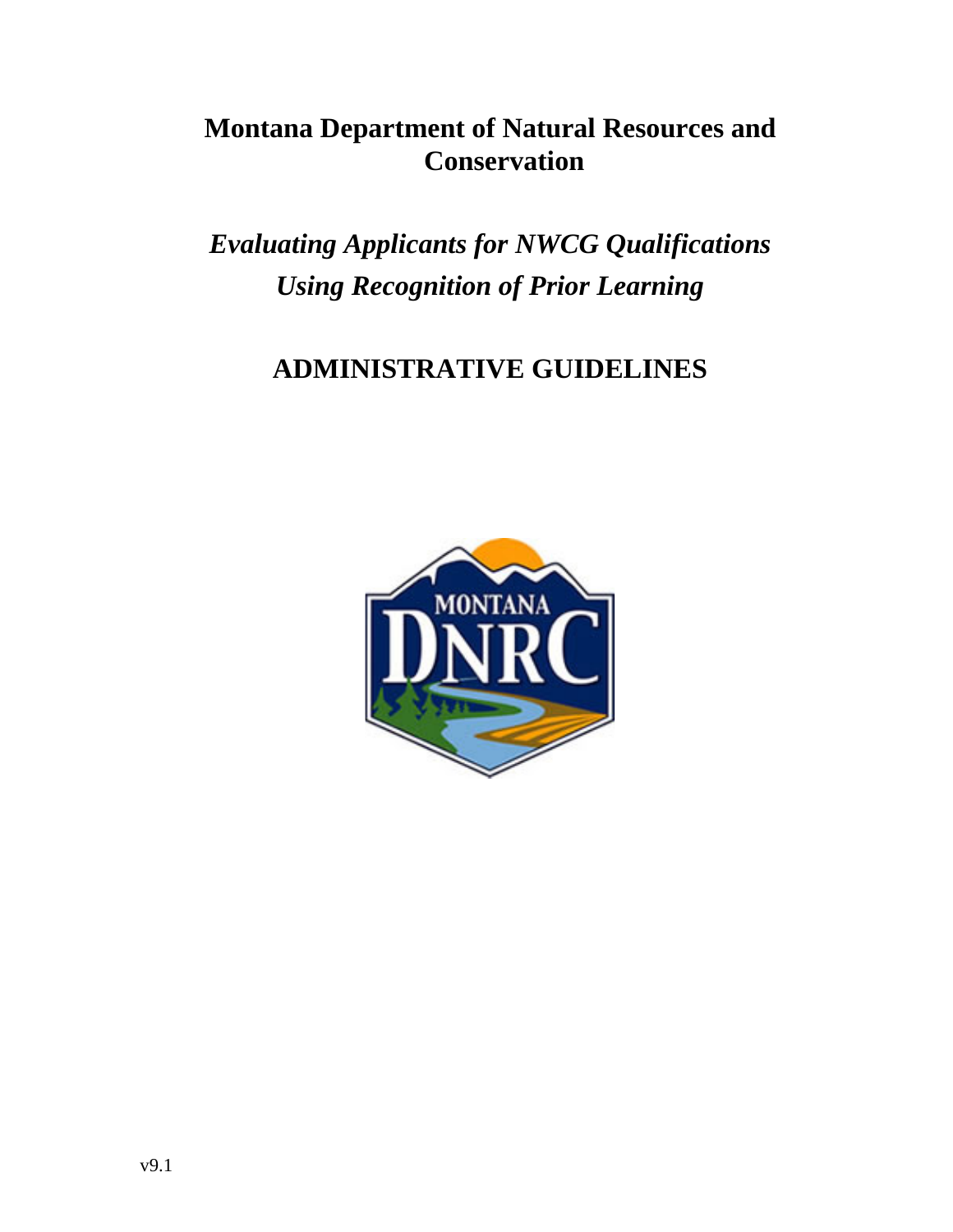# Record of Changes

| <b>Change #</b> | <b>Date of Change</b> | <b>Entered By</b> | <b>Summary of Changes</b> |
|-----------------|-----------------------|-------------------|---------------------------|
|                 | 8/19/2016             | Paul Fieldhouse   | Final                     |
|                 |                       |                   |                           |
|                 |                       |                   |                           |
|                 |                       |                   |                           |
|                 |                       |                   |                           |
|                 |                       |                   |                           |
|                 |                       |                   |                           |
|                 |                       |                   |                           |
|                 |                       |                   |                           |
|                 |                       |                   |                           |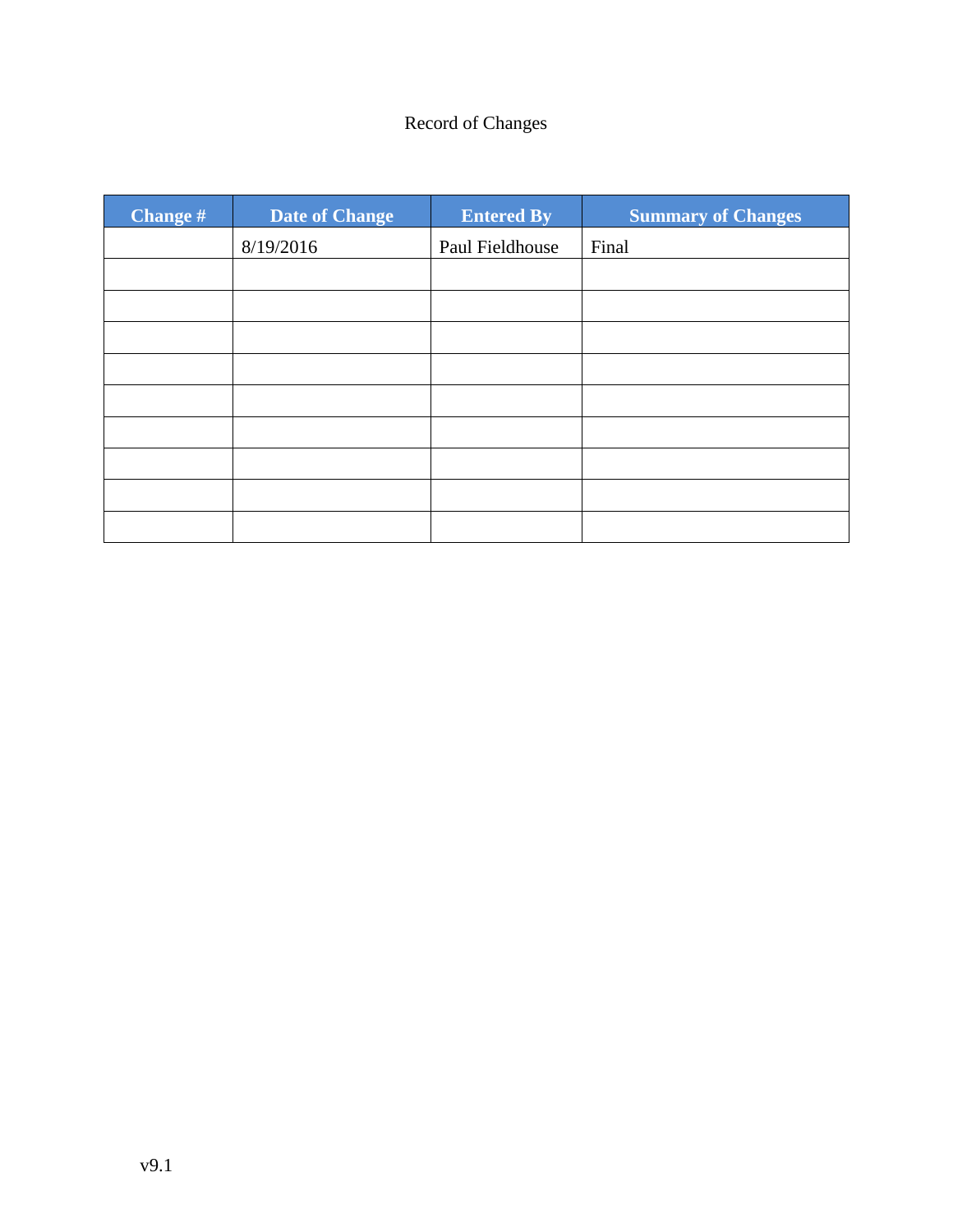# **Table of Contents**

#### Forward 1

| <b>Section 1</b>  |  |  |  |
|-------------------|--|--|--|
| <b>Section 2</b>  |  |  |  |
| <b>Section 3</b>  |  |  |  |
| <b>Section 4</b>  |  |  |  |
| <b>Section 5</b>  |  |  |  |
| Section 6         |  |  |  |
| <b>Section 7</b>  |  |  |  |
| <b>Section 8</b>  |  |  |  |
| <b>Section 9</b>  |  |  |  |
| Section 10        |  |  |  |
| <b>Section 11</b> |  |  |  |
| <b>Section 12</b> |  |  |  |
| <b>Section 13</b> |  |  |  |
| <b>Section 14</b> |  |  |  |
| <b>Section 15</b> |  |  |  |
| Section 16        |  |  |  |
| <b>Section 17</b> |  |  |  |
| <b>Section 18</b> |  |  |  |
| <b>Section 19</b> |  |  |  |
| <b>Section 20</b> |  |  |  |
| <b>Section 21</b> |  |  |  |
| <b>Section 22</b> |  |  |  |
| <b>Section 23</b> |  |  |  |
| <b>Section 24</b> |  |  |  |
| <b>Section 25</b> |  |  |  |
| <b>Appendix A</b> |  |  |  |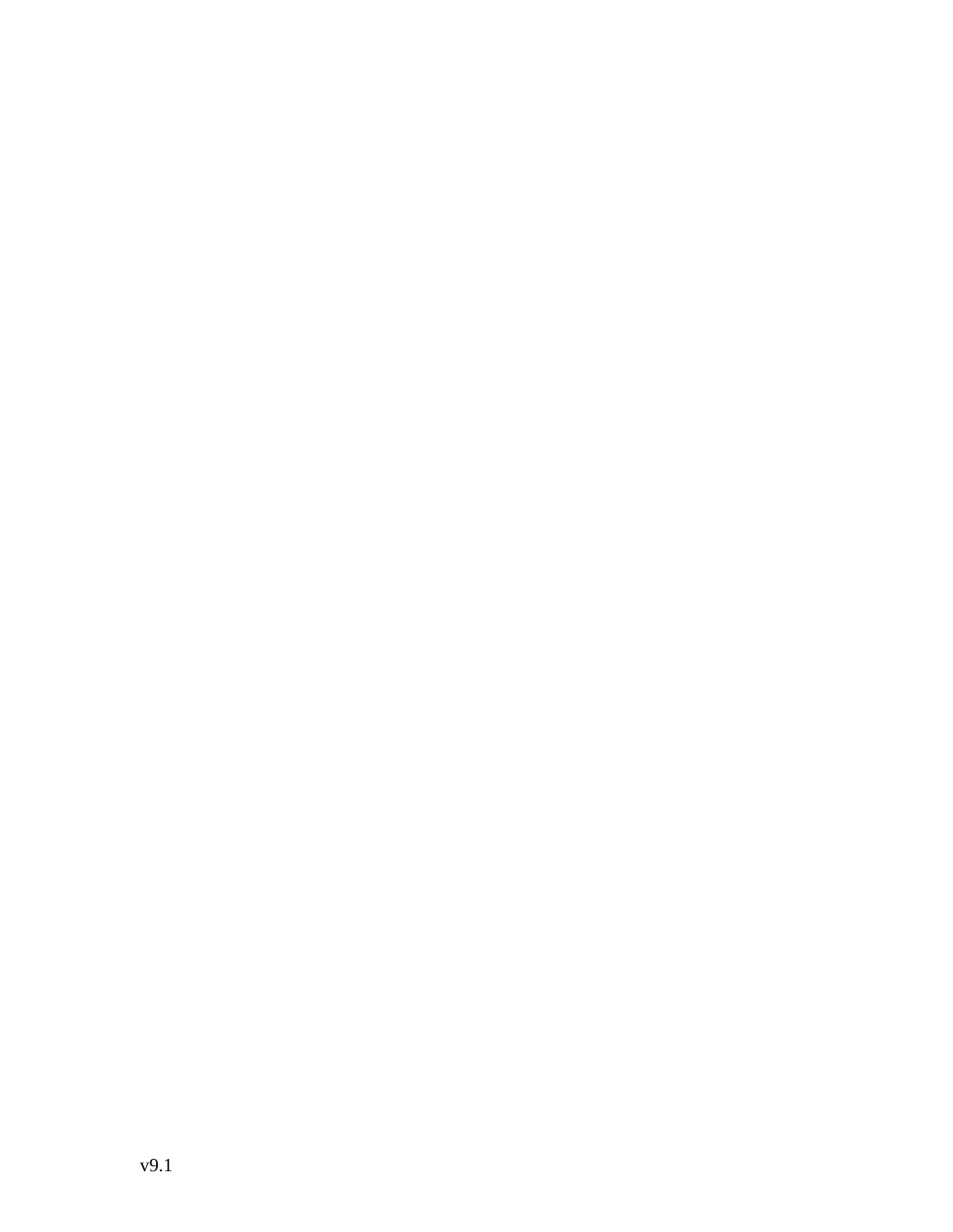

#### <span id="page-4-0"></span>**Forward**

Much of this document is based on *Administrative Guidelines for Position Credentialing Using Recognition of Prior Learning* - Report for the FEMA/BLM Recognition of Prior Learning Project; #HSFE20-12-X-0127. As some of the terminology in the FEMA report may differ from what we're used to in the National Wildfire Coordinating Group (NWCG) world it may be of use to refer to the RPL Glossary at times. For instance, the term "credentialed" is used in many places we would normally use "certified" or "qualified".

#### <span id="page-4-1"></span>**Recognition of Prior Learning and NWCG Qualification**

Recognition of Prior Learning (RPL), and the principles behind it, has gained some level of acceptance by the National Wildfire Coordinating Group (NWCG). That is evidenced within the NWCG's PMS 310-1 and the inclusion of the Skills Crosswalk showing the comparison of NWCG to Structural Qualifications from Firefighter 2 to Strike Team Leader (Engine).

# <span id="page-4-2"></span>**The Goal of the DNRC Recognition of Prior Learning Project**

The goal of the DNRC Recognition of Prior Learning Project is to make qualifying for NWCG position qualification more efficient for some individuals who have already acquired relevant knowledge, skills and abilities. The efficiency is achieved through a reduction in or release from what would otherwise be redundant training and experience requirements. The NWCG standard applied through an RPL evaluation is no different. The performance bar is exactly the same.

Through the RPL process, finding an applicant "Competent" instead of "Not Yet Competent" will be the exception. However, for many of those who are found to be "Not Yet Competent", the Position Development Plan and some position task book task completions may result in less time in training and/or fewer position performance assignments required as a Trainee to become qualified.

# <span id="page-4-3"></span>**Section 1 Introduction**

Federal agencies with responsibilities under the National Response Framework are required to ensure that emergency response providers, incident management personnel, and any other personnel responding to a disaster declaration are credentialed and typed in accordance with 6 U.S.C. 320. Homeland Security Presidential Directive-5 also sets minimum standards that emergency responders must meet.

Although local, state, tribal, and private sector partners are not required to be credentialed under these standards, as the primary first-responders to any national disaster they are strongly encouraged to be fully credentialed. Many of these local first-responders already hold some level of qualification in their current position. Recognition of Prior Learning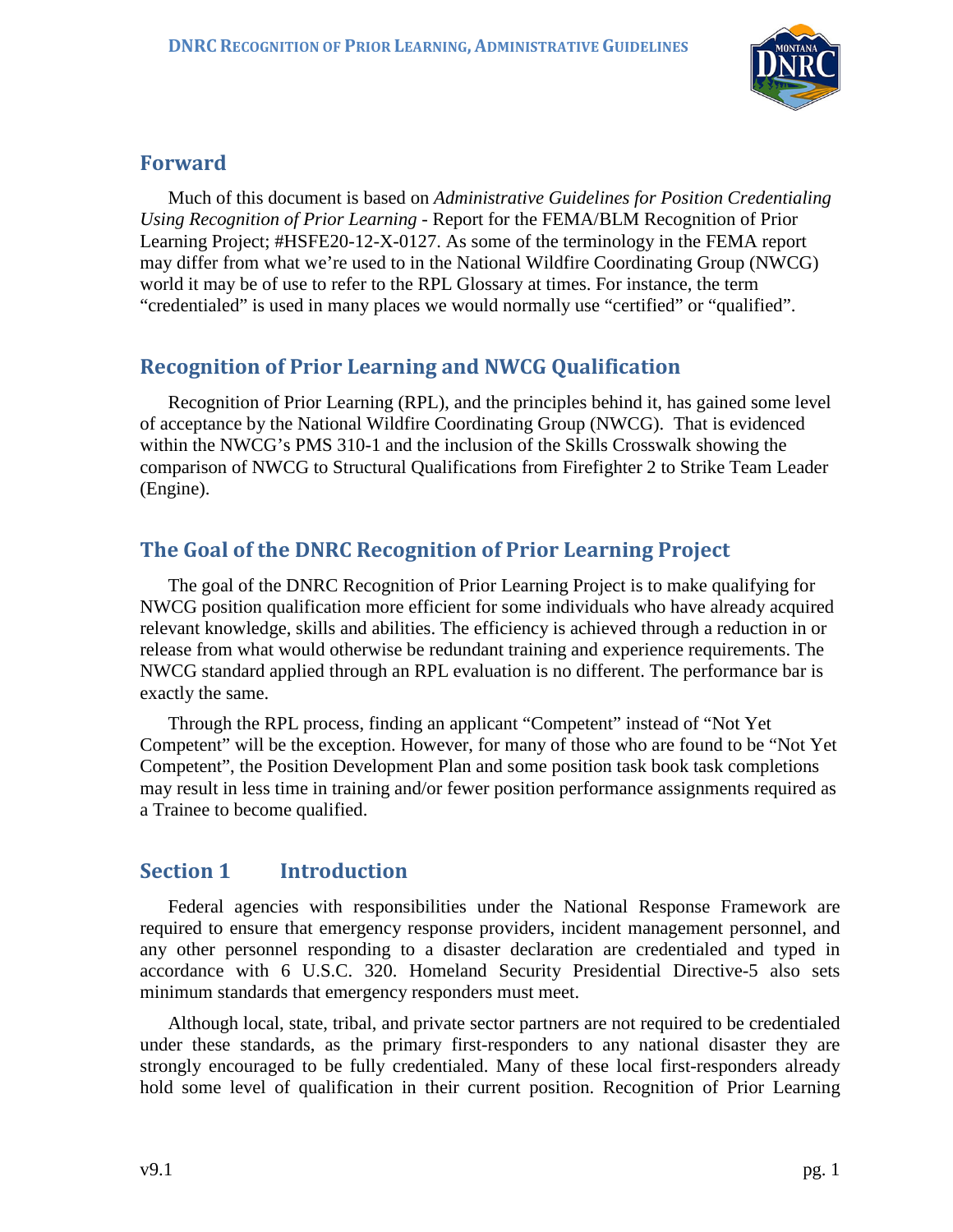

(RPL) is a tool that provides a means of achieving the more universal "all risk" credentialing of local and state-level responders and managers currently credentialed within their own agencies, potentially enhancing the numbers of "all risk" nationally credentialed resources available for FEMA deployment. The benefit of having nationally credentialed local and state resources throughout the nation assures greater efficiency and effectiveness of multiagency, multi-jurisdictional coordination when disasters occur.

The current process for credentialing is performance-based where emergency managers and first responders are required to complete one or a series of training courses from the credentialing authority. This training is often followed by a period of on-the-job experience as a trainee during an emergency incident. Very often this training and experience are similar to skills already possessed by the candidate.

RPL is a formal competency-based qualification process that allows any credentialing authority to recognize and account for competence acquired through life-long learning and experience. RPL is "a process that evaluates an individual's formal and non-formal learning to determine the extent to which that individual has achieved the required competencies to perform effectively in a specific emergency management or responder position."

RPL is used to assess competencies for professional trades and higher education in Australia, New Zealand, South Africa, Ireland, Canada, and other nations. A similar program managed by the Council of Adult and Experimental Learning (CAEL) is used in many colleges and universities across the United States to assess for course or unit knowledge credit.

RPL can also be used to evaluate the competency of individuals who are not first-responders or incident-response personnel and yet have acquired knowledge, skills, and abilities through other trainings and experiences that transfer over to incident-response positions.

#### <span id="page-5-0"></span>**Section 2 National Disaster Response**

September 11, 2001, demonstrated to America that, as emergency responders and emergency managers, we must plan, train, and exercise to respond together, thus assuring a coordinated, efficient and effective response to all threats. A coordinated and effective response requires the multiple disciplines of our emergency management and emergency response systems, federal to state to local, be credentialed to a single standard, position by position.

#### <span id="page-5-1"></span>**Section 3 National Incident Management System**

Mandated by Homeland Security Presidential Directive 5 (HSPD-5), Management of Domestic Incidents, and as outlined in the National Incident Management System (NIMS) FEMA P-501, NIMS provides a consistent nationwide template to enable federal, state, tribal, and local governments, and the private sector to work together to respond to and recover from the effects of incidents, regardless of cause, size, or complexity. HSPD-5 requires NIMS training for all federal emergency responders working in support of the National Response Framework (NRF).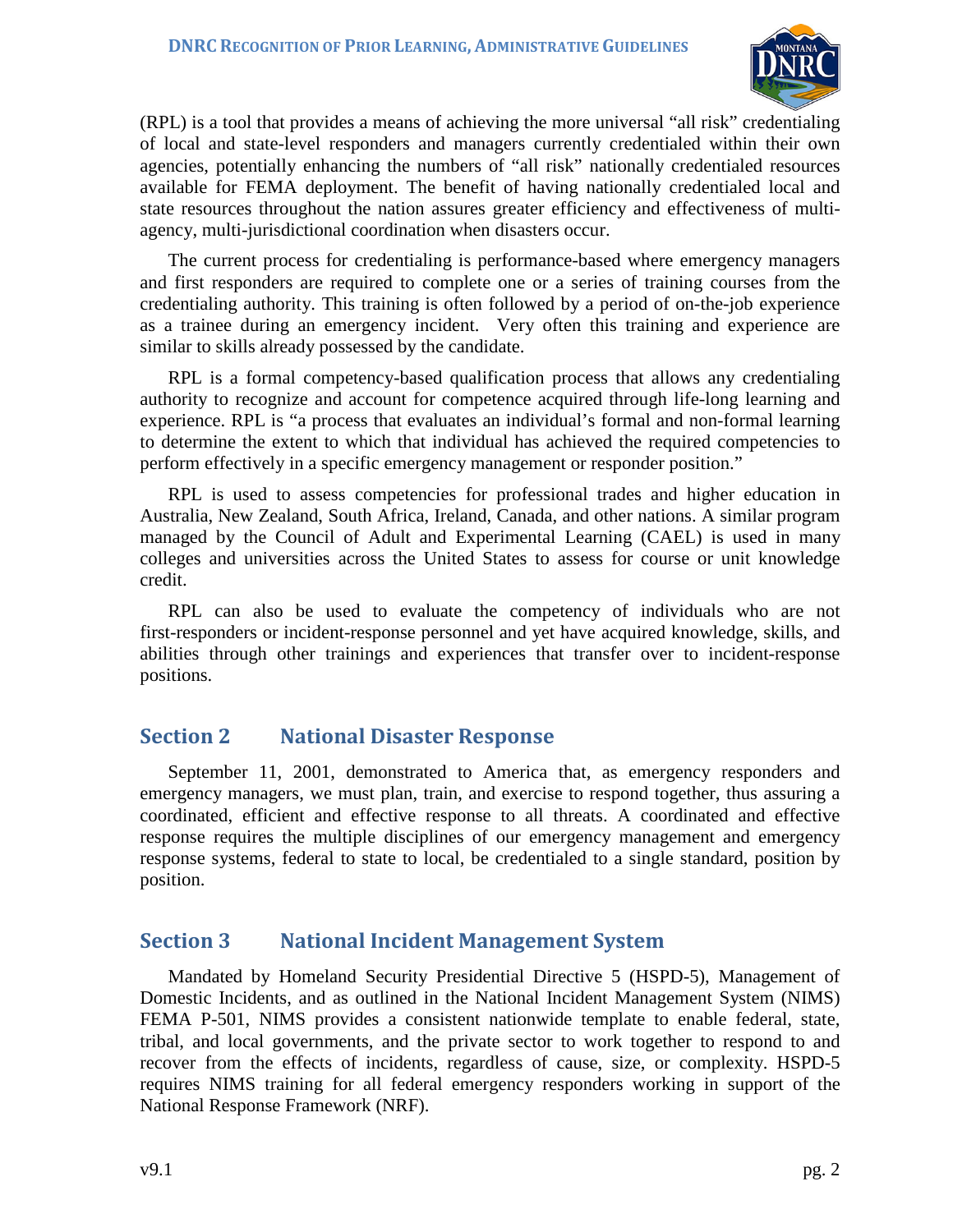

To ensure unity of effort, NIMS advocates standards to include training, experience, credentialing, validation, and physical and medical fitness. Federal, state, tribal, and local certifying agencies, and professional and private organizations with personnel involved in emergency management and incident response, are encouraged to credential those individuals in their respective disciplines or jurisdictions. RPL recognizes the NIMS requirements for specified training for the purpose of "all-hazards" response.

#### <span id="page-6-0"></span>**Section 4 Definition of Credentialing**

The Department of Homeland Security/FEMA refers to the definition of credentialing provided by the Home- land Security Act of 2002, as amended by the Implementing Recommendations of the 9/11 Commission Act of 2007. This language provides:

> "The terms 'credentialed' and 'credentialing' mean having provided, or providing, respectively, documentation that identifies personnel and authenticates and verifies the qualifications of such personnel by ensuring that such personnel possess a minimum common level of training, experience, physical and medical fitness, and capability appropriate for a particular position…"

The credentialing process entails the objective evaluation and documentation of an individual's competence or proficiency to meet nationally accepted standards. This can take the form of current certification, license, degree, training, or experience.

#### <span id="page-6-1"></span>**Section 5 Qualification**

Personnel qualifications (education, training, experience, certification/licensure, and medical/physical fitness) are typically position-specific. Determining the qualifications essential for a position should be part of a job-task analysis. This analysis normally incorporates input from job incumbents, managers, industry, and others with knowledge of the position requirements.

#### <span id="page-6-2"></span>**Section 6 RPL Defined**

RPL is a competency-based process that evaluates an individual's formal and non-formal learning and experiences to determine the extent to which that individual has achieved the required competencies of an emergency response position.

RPL is a qualification process used to determine a person's competency to do a job at a prescribed level for the basis of credentialing. RPL measures the candidate's demonstrated knowledge, skills, and experience (the overall performance) against national standard competencies established for specific jobs. The evaluation process focuses on candidates' ability to meet the established standards, rather than the manner by which they acquired the knowledge, skills, or abilities. Candidates may have acquired their skills in another emergency response/services discipline, through formal training in a particular field, in the military, or through a combination of career employment experiences. Candidates should not be judged on where or how they learned to do a job, but rather their ability to do the job.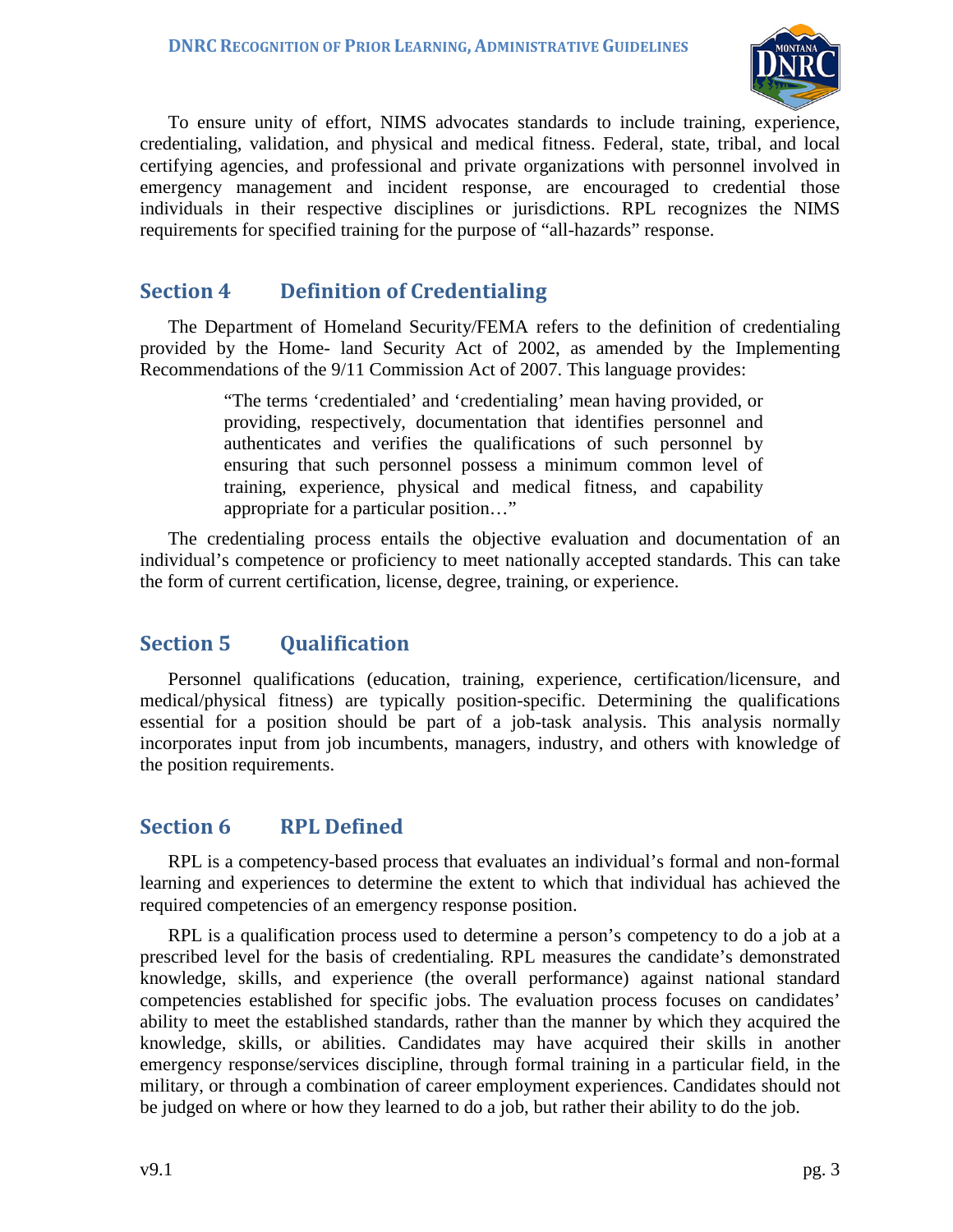

# <span id="page-7-0"></span>**Section 7 Competency versus Performance-based Qualifications**

- 7.1 In a performance-based qualification system, qualification is based on completion of required training and demonstrated successful position performance by completing a Position Task Book (PTB). The primary criterion for qualification is the individual's performance as observed by a qualified evaluator. The PTB contains all critical tasks required to perform the job. The process of demonstrating the abilities to perform the position is completion of a PTB. Many of the tasks being evaluated may require they be observed during an actual incident.
- 7.2 In a competency-based system for credentialing, a candidate demonstrates to qualified evaluators the competencies required to adequately perform the job. Skills are evaluated holistically using the combined knowledge, skills and abilities required to demonstrate the level of competency in performing the job. A competency-based assessment process is an "outcomes-based" tool; it is designed to assess the candidate's ability to perform the duties of the position.

#### <span id="page-7-1"></span>**Section 8 Basic Tenets of RPL**

- 8.1 RPL is a valid method of allowing candidates applying for a credential to claim credit for knowledge, skills, and abilities, regardless of how the individual acquired those skills.
- 8.2 RPL processes, procedures, and decisions must be consistent, reliable, and fair to ensure that users are confident of the results.
- 8.3 RPL candidates should be offered advice on the development of their portfolio, and the types of evidence considered appropriate, to support a claim for credit through RPL.
- 8.4 The RPL assessment process must meet the same quality assurances and monitoring standards as any other valid form of assessment.
- 8.5 Using RPL as the assessment tool for credentialing will produce results of equal status to any other accepted assessment method. The award of credit through RPL will not be distinguished from any other credentialing process.

# <span id="page-7-2"></span>**Section 9 Nationally Developed Competencies**

- 9.1 All positions for which RPL will be available as a credentialing tool must have a nationally accepted set of competencies. These are baseline competencies composed of knowledge, skills, and abilities required to perform the emergency response function.
- 9.2 The RPL process must adhere to the national competencies. These standards may be augmented to meet specific needs within an agency, but the augmentation may not reduce or lessen the skill sets identified within the competencies.
- 9.3 DNRC's RPL process evaluates an applicant against the competencies, behaviors, and tasks in the associated NWCG-recognized position task book.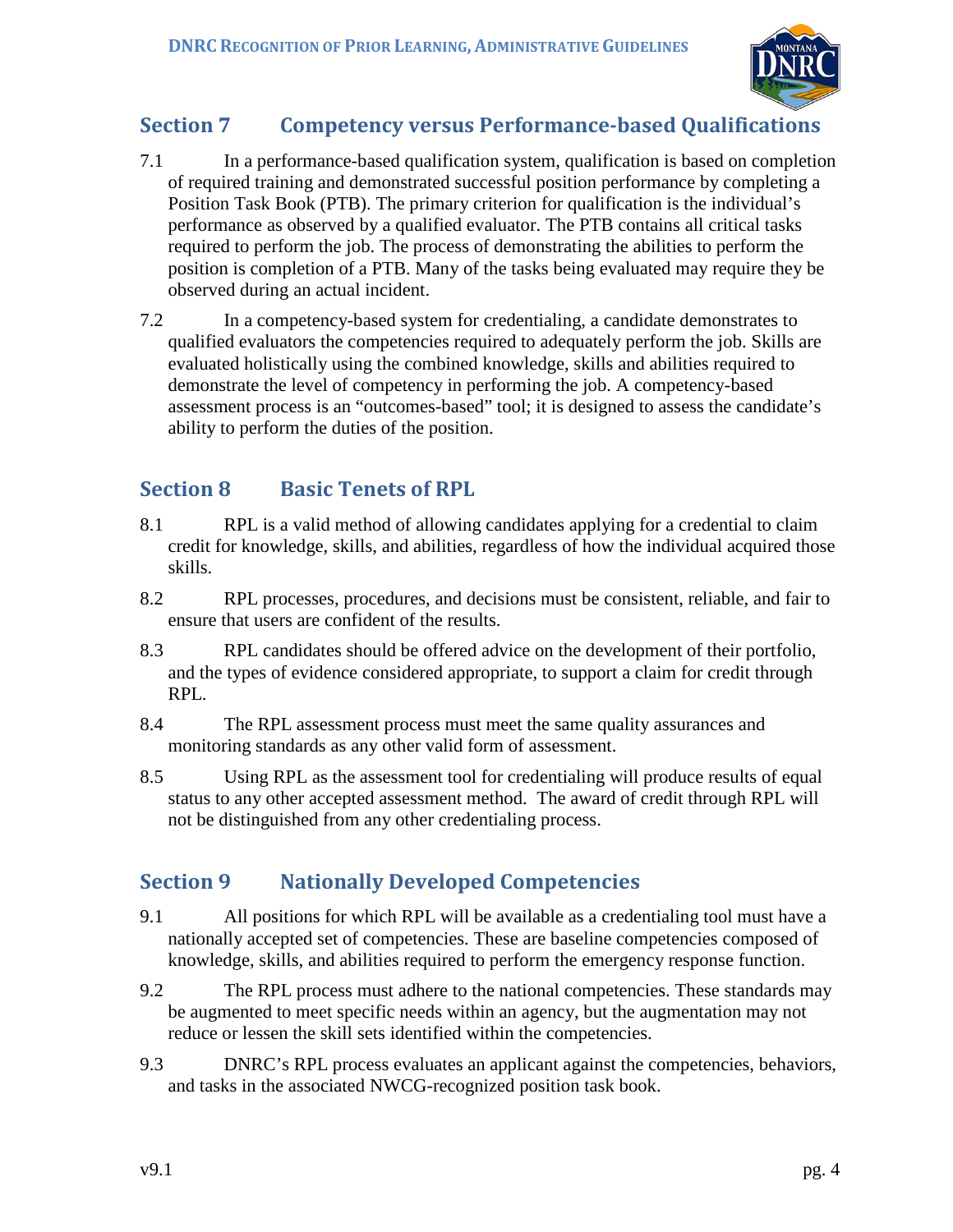

# <span id="page-8-0"></span>**Section 10 Authority Having Jurisdiction (AHJ)**

For the purposes of these Guidelines and the Recognition of Prior Learning process the Department of Natural Resources and Conservation is the primary AHJ; however in some cases the RPL process will be used to make a recommendation for Chief certification to a local AHJ.

#### <span id="page-8-1"></span>**Section 11 AHJ Responsibilities**

For the purposes of these Guidelines and the Recognition of Prior Learning process the Department of Natural Resources and Conservation is the primary AHJ; however in some cases the RPL process will be used to forward a recommendation for Chief certification to a local AHJ.

- 11.1 The AHJ is responsible for providing potential candidates with information about the credentialing process. This should include the function and need of the various positions, and if RPL is a valid credentialing process for a specific position.
- 11.2 The AHJ will brief potential candidates about the RPL process, what it is, what support is available, and initial competency-related information.
- 11.3 The AHJ must ensure that nationally accepted competencies exist for the desired position.
- 11.4 The AHJ will determine if the required expertise is available to staff an Assessment Panel.
- 11.5 The AHJ is responsible to establish RPL policy and procedures.
- 11.6 The AHJ has the responsibility to ensure that the RPL process is conducted in accordance with accepted standards.
- 11.7 DNRC's organization for administration of an RPL assessment:
	- 1. Initial contact will be the most local DNRC **Fire Training person** whether at a DNRC Unit or Area Office.
	- 2. The **Area Office Assistant Fire Management Officer (AFMO) or Training Working Team member (TWT)** will be the primary point of contact for an individual who would like to pursue NWCG qualification through the RPL process. The AFMO/TWT's role, working with the relevant Unit Fire Training person, if applicable, will be to provide "a coarse initial screen" to determine if RPL appears to be a valid tool to evaluate the individual's acquired knowledge, skills, and abilities. The AFMO/TWT will also provide information and guidance to the individual seeking qualification. See Section 12 below. The AFMO/TWT will inform the other Board members of the RPL evaluation request.
	- 3. **RPL Board** The Board will be made up, at a minimum, of the Fire and Aviation Management Bureau Training Officer (Training Officer), the FAMB Training and Development Specialist (Training Specialist), and the relevant AFMO/TWT. The Board may also include an additional expert on the RPL process. The Board will assemble an appropriate Evaluation Panel. The Board will make the final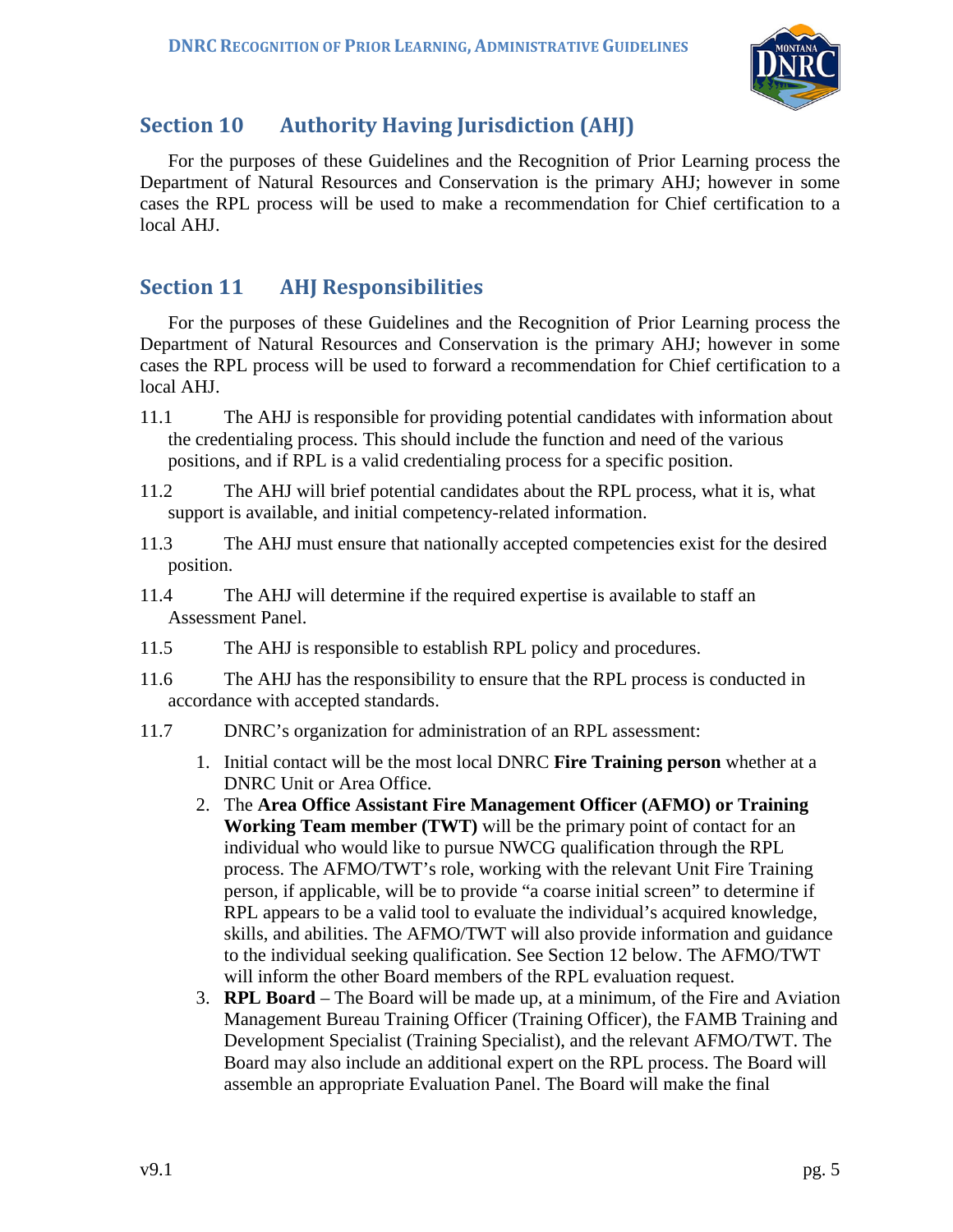

determination (see Section 22), communicate with the applicant, assure that documentation is complete (see Section 23) and manage appeals (see Section 24).

- 4. **Evaluation Panel –** Panel of 3 or 5 individuals selected by the Board to review the applicant's application and portfolio, interview the applicant, sign on individual tasks in the applicable PTB, and makes a recommendation to the Board as to the applicant's competence. See Section 15.
- 5. **Certifying Official** The Certifying Official has the authority for reviewing, and evaluating documentation, and confirming the completion of relevant position requirements, and determining if the trainee should be granted certification.

# <span id="page-9-0"></span>**Section 12 Initiating the Use of RPL in the Credentialing Process**

- 12.1 RPL evaluation can be requested by individuals employed by:
	- DNRC or other state agencies
	- Local Government for DNRC-certified positions and for Chief-certified positions
	- Other applications will be considered on a case-by-case basis at the discretion of the Area Office and Bureau.
- 12.1a An applicant should be prepared to discuss specific training they've completed and experiences they've had that relate to the qualification of interest.
- 12.2 The RPL process should begin with discussions between the applicant and their most local DNRC Qualifications Administrator (Quals Admin) at the appropriate Unit or Area Office.
- 12.2a The applicant will complete an RPL Application Form. If contact is first made at the Unit level and the Quals Admin supports an RPL evaluation of the applicant, the application will be sent on to the DNRC Training Officer at the relevant Area Office (AFMO/TWT).
- 12.3 Upon receipt of an RPL Application the AFMO/TWT should initiate an RPL Process Record.
- 12.4 The AFMO/TWT should designate a designee if desired or continue the discussion himsef/herself with the applicant about the competencies required of the position, if the applicant appears to have acquired knowledge, skills, and abilities (KSAs) which relate to the duties of the desired position, and if the acquired KSAs would appear to provide a reasonable basis for RPL evaluation.
- 12.5 Based on information provided through discussions with the applicant and the completed RPL Application, the AFMO/TWT will decide if RPL is the best tool for the credentialing process.
- 12.5a Factors for consideration should include the applicant's experiences, the level of need for additional individuals to be qualified in the target position, availability of subject matter experts experienced in RPL, and the cost of hosting an Assessment Panel verses an alternate credentialing process.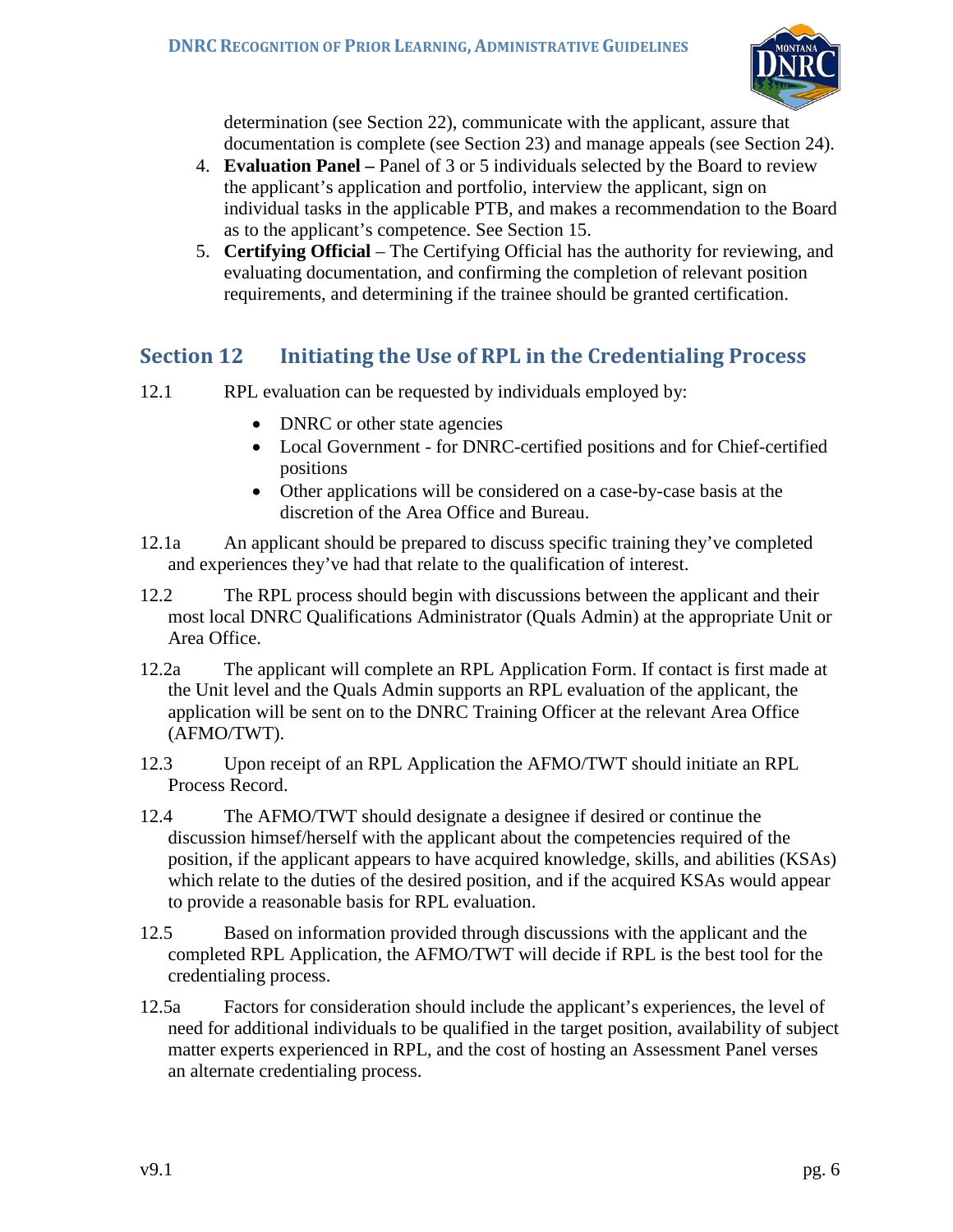

- 12.5b An additional consideration toward deciding whether RPL is a valid tool in a credentialing process is the nature of the position the applicant wishes to apply for. Typically it will be more appropriate to consider an applicant for a positon closer to entry level in the NWCG qualification system rather than a higher level position. Also, certain ICS functions above a certain level in Operations or Command, where insufficient training and experience can have devastating consequences, may have definite restrictions when it comes to RPL results. (A short list of positions that will tend to be more appropriate to pursue through RPL assessment is available in Appendix A.)
- 12.5c An applicant may apply for RPL of one position at a time. However, evaluation of competency for subordinate positions within ICS may be considered by the Evaluation Panel. For instance, an individual applying for an RPL toward Resource Unit Leader may also be considered for Status/Check-in Recorder.
- 12.5d The AFMO/TWT may request that the applicant provide a letter to the AFMO/TWT that states their Chief or applicable Supervisor's support of the individual's application for RPL evaluation.
- 12.5e The AFMO/TWT may contact references listed in the RPL Application Form to gather additional information about the applicant and assist in making the decision if RPL is a viable route toward qualification.
- 12.6 **If the AFMO/TWT decides that RPL evaluation will not be conducted for a specific applicant, regardless of the reason, the decision is final and cannot be appealed.**
- 12.7 Once the AFMO/TWT is satisfied that RPL is a good fit for the applicant, the AFMO/TWT should issue the "RPL Applicant's Handbook" and the "RPL Applicant Self-Assessment and Portfolio Worksheet" to the applicant as well as additional resources – see 13.2.
- 12.8 The AFMO/TWT will alert the other Board members of the possibility of an RPL evaluation.
- 12.79 The AFMO/TWT or designee will work with the other Board members to decide on members of the Evaluation Panel.

# <span id="page-10-0"></span>**Section 13 Application for the use of RPL in Credentialing**

- 13.1 The "Applicant Self-Assessment and Portfolio Worksheet" will serve as the application for the applicant's entry into the RPL credentialing process. The Self-Assessment is an evaluation performed by the applicant documenting their knowledge, skills, and abilities that lead them to believe they should be evaluated for acquired competencies in a specific position. This requires the applicant to systematically detail the experiences and learning that they believe match position competencies.
- 13.2 The AFMO/TWT has a responsibility to mentor and guide the applicant through the Self-Assessment and Portfolio development phases. This should include: providing information to the applicant about RPL assessments in general and his/her RPL assessment in particular; give advice and support to the applicant in preparing,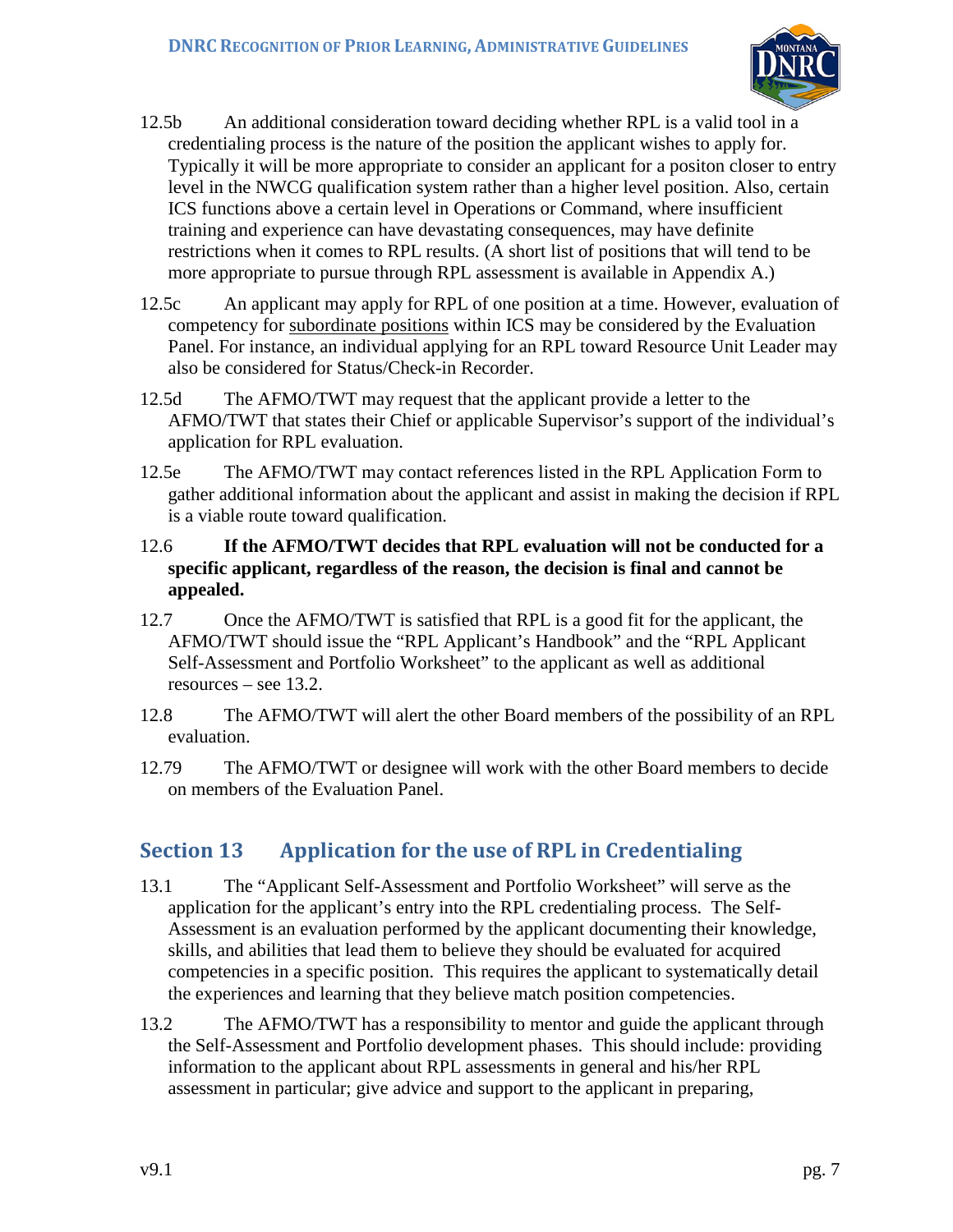

organizing, and presenting evidence; and evaluate and give feedback on the applicant's evidence.

The applicant will be provided:

- Applicant Self-Assessment and Portfolio Worksheet
- Applicant's Handbook
- A copy of these Administrative Guidelines
- A copy of the NWCG PMS 310-1 Wildland Fire Qualifications System Guide qualification criteria for the position.
- Position task book for the position for which the applicant is applying, including subordinate position(s) if applicable.
- Description of the position from NWCG Wildland Fire Incident Management Field Guide PMS 210, FIRESCOPE's Field Operations Guide ICS 420-1, or FEMA's Emergency Responder Field Operations Guide.
- 13.3 The applicant is required to compile and submit a professional Portfolio with the Self-Assessment as part of the RPL application package. Applicants may base their RPL application on any combination of formal or informal training and education, work experience, or general life experiences.

# <span id="page-11-0"></span>**Section 14 Applicant's Portfolio**

- 14.1 A portfolio will be developed by the applicant that accurately reflects his/her experiences that meet the competencies, behaviors, and/or tasks as listed in the NWCG position task book (PTB) for the position. The portfolio is a collection of documentation supporting the applicant's claim of meeting some or all of the position performance requirements.
- 14.2 The responsibility for providing evidence documenting the applicant's knowledge and experience rests entirely with the applicant. All evidence must be sufficient to satisfy the Evaluation Panel of the applicant's competency in one or more of those required for qualification in the desired position.

14.3 Documentation must be:

- Valid and applicable to the position being assessed.
- Current enough to demonstrate up-to-date competence. Receiving the most weight will be training and experience within the last 5 years.
- Sufficient enough to clearly show competence.
- Authentic and relating to the applicant. Original certificates should be retained by the applicant but available during the interview and only copies included as part of the portfolio.
- 14.4 The portfolio should include copies of documents that demonstrate the applicant's knowledge, skills, and abilities relating to the position competencies, behaviors, and/or tasks.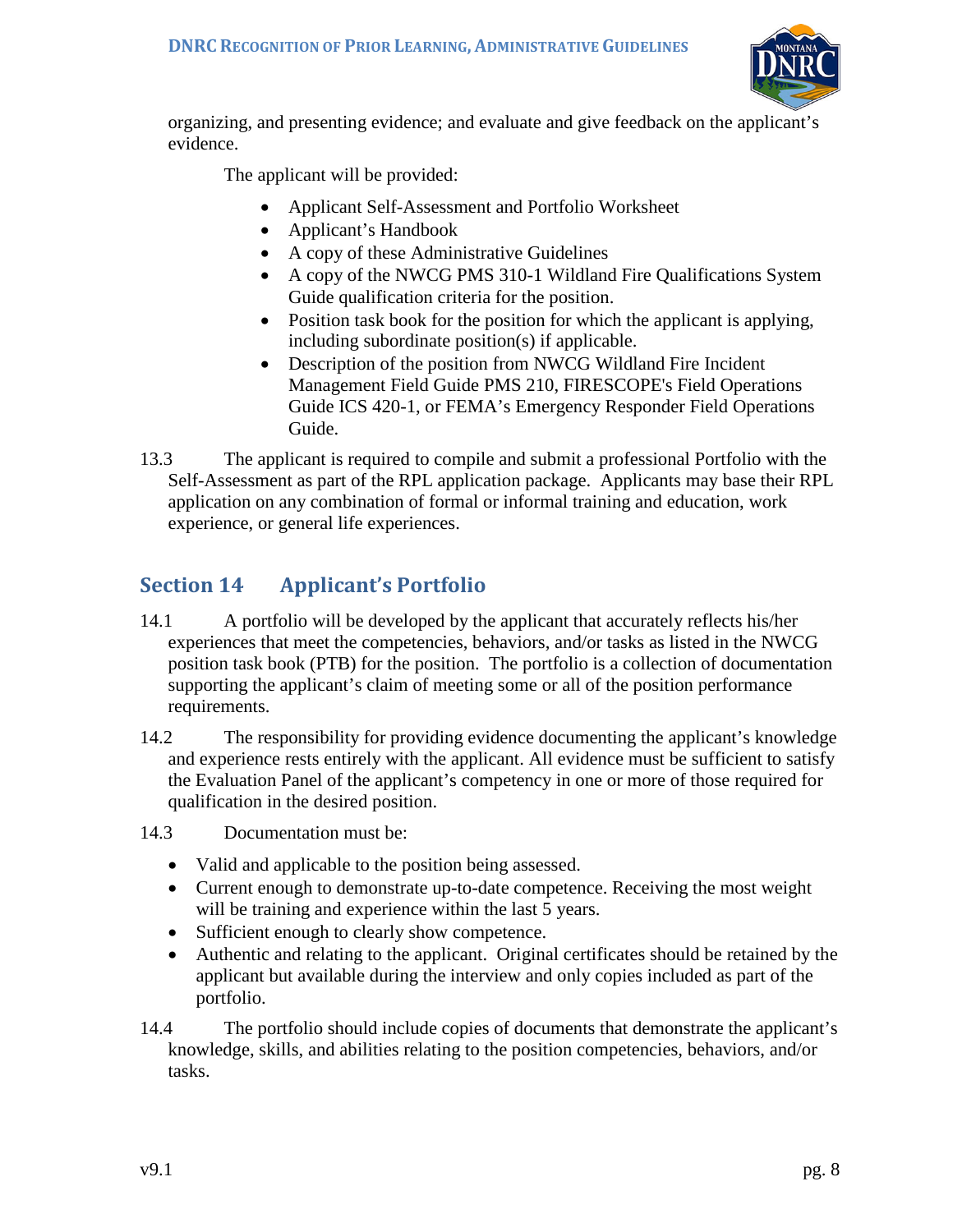

 For more information on the types of evidence, documents, or other information that should go into a applicant's portfolio, please reference the **RPL Applicant's Handbook.**

14.5 Falsification or forgery of documents used in the RPL process will be grounds for dismissal from the certification process and may result in disciplinary action.

# <span id="page-12-0"></span>**Section 15 Evaluation Panel**

- 15.1 The Evaluation Panel is typically composed of three or five subject matter experts assembled to assess the applicant's competency to perform the job.
- 15.2 The evaluators' job is to review the applicant's documentation and materials, participate in an interview, and to come to consensus as to whether the applicant meets the minimum competency to perform in the position.
- 15.3 The panel makes a recommendation as to the applicant's competency in the position. This recommendation is then forwarded to the Board for a final decision.

# <span id="page-12-1"></span>**Section 16 Evaluator Qualifications**

- 16.1 Each evaluator must be able to contribute to the RPL assessment. Each evaluator should be knowledgeable of the duties and requirements of the position the RPL applicant is pursuing. It is important that each evaluator regards the RPL process as a valid method to evaluate and determine competency toward qualification. Considerations for Evaluator/Panel Members could include:
- 16.1a At least one member of the panel should possess a background in training, qualifications, and be capable of preparing a Position Development Plan for the applicant.
- 16.1b At least one member of the panel should have knowledge beyond the orientation level and be an RPL process subject matter expert.
- 16.1c An evaluator might be qualified in a position that supervises the applicant's target position in an ICS organization – for instance a qualified Incident Commander Type 3 might be on a panel evaluating an applicant for Planning Section Chief Type 3.
- 16.2 A non-voting ex officio member of the Evaluation Panel who has subject matter expertise may be consulted prior to the evaluation interview, be present for the interview itself, or consulted after the interview.
- 16.3 An aptitude in interpersonal dynamics and listening skills will aid in becoming an effective evaluator.
- 16.4 All evaluators should be provided RPL orientation training. (See DNRC RPL Orientation Training)

# <span id="page-12-2"></span>**Section 17 Evaluation Process**

17.1 The DNRC RPL process is an evaluation of past performance against the NWCGrecognized position task book (PTB). NWCG-recognized PTBs list Competencies,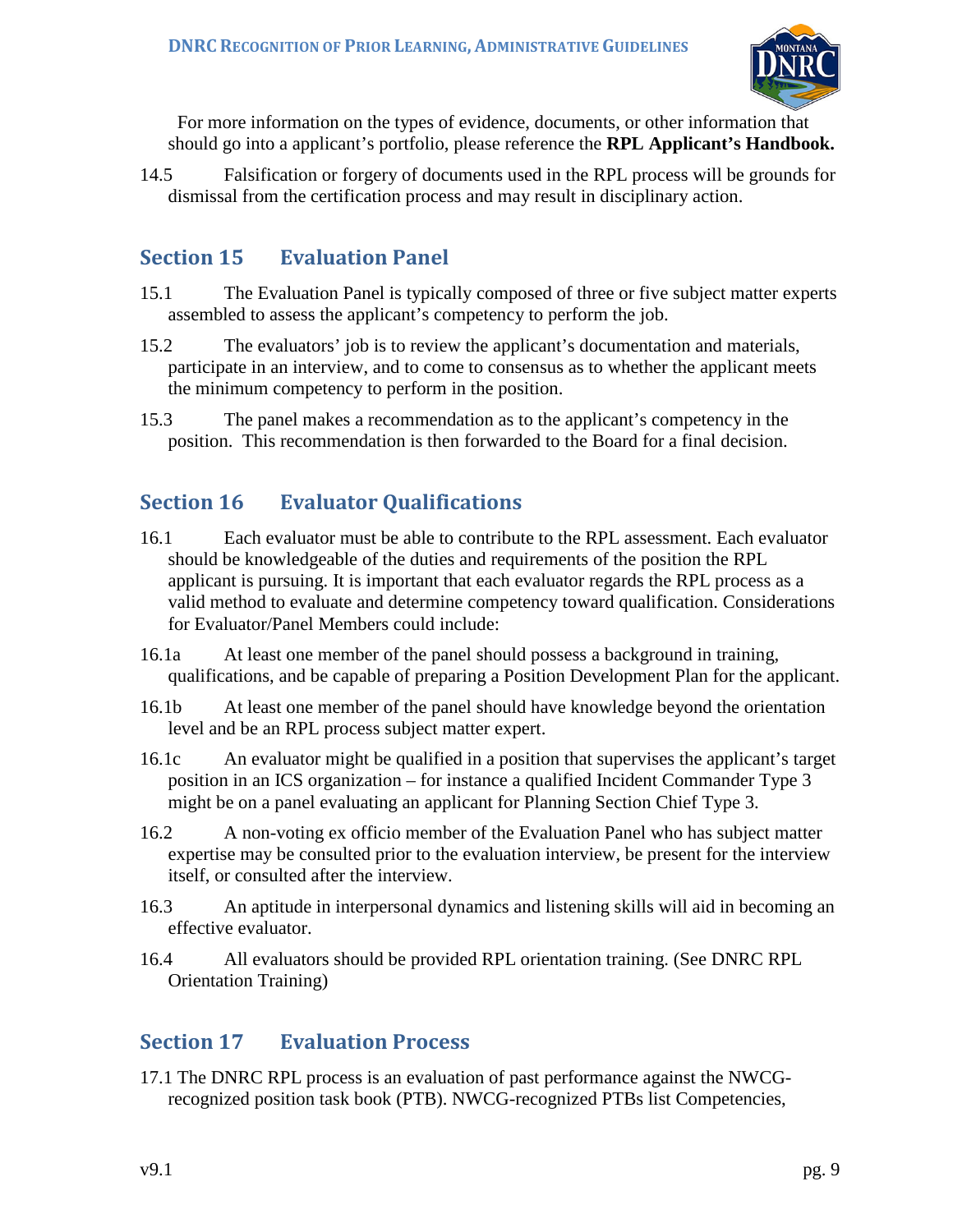

Behaviors and Tasks (CBTs). NWCG recognizes some FEMA PTBs as well as NWCG PTBs.

- 17.2 The DNRC AFMO/TWT or designee will provide the applicant the correct PTB.
- 17.3 NWCG defines CBTs as follows:
	- Competency A broad description that groups core behaviors necessary to perform a specific function.
	- Behavior An observable activity or action demonstrated by an individual in a particular context.
	- Task A unit of work activity that is a logical and necessary action in the performance of a behavior; how the behavior is demonstrated or performed in a particular context.
- 17.4 Demonstration of the acquisition of general competencies and behaviors are good but will not, in itself be sufficient for PTB completion. Completion of a PTB requires successful demonstration of all the Tasks.
- 17.5 Evaluating competence is the process of collecting evidence and making judgments about whether an applicant has achieved any or all of the minimum competencies expected for a specific position.
- 17.6 Fully competent means having the knowledge, skills, and abilities to safely and correctly perform the duties of the position.
- 17.6a Competence differs from task completion. For instance, many task books include a task of assembling an appropriate kit for the applicable position. That task could be considered "completed" by simply gathering and assembling the items in the kit list. But, in the NWCG performance-based qualification system what we ultimately want to know is whether the Trainee knows how to use the references, supplies, tools, and equipment in an appropriate way on a wildfire incident for the NWCG position being pursued. If the applicant can demonstrate that they have assembled a kit from a list (regardless of the nature of the work) that might be considered as one level of competency; however, it would not fully satisfy the intention of the task in the NWCG PTB.
- 17.7 The evaluation process must be:
	- Fair so as to not disadvantage any applicant.
	- Flexible to give credit for all sources of learning and experience.
	- Valid and relevant in demonstrating the applicant meets the competency.
	- Reliable in providing consistent results.

# <span id="page-13-0"></span>**Section 18 Assessing the Portfolio**

- 18.1 The evaluators will review the portfolio and compare it with the competencies, behaviors, and tasks in the position task book as well as the PMS 310-1 requirements for qualification.
- 18.2 If the evaluators do not gain sufficient information to make a judgment about the applicant's competence, more evidence may be obtained during the interview.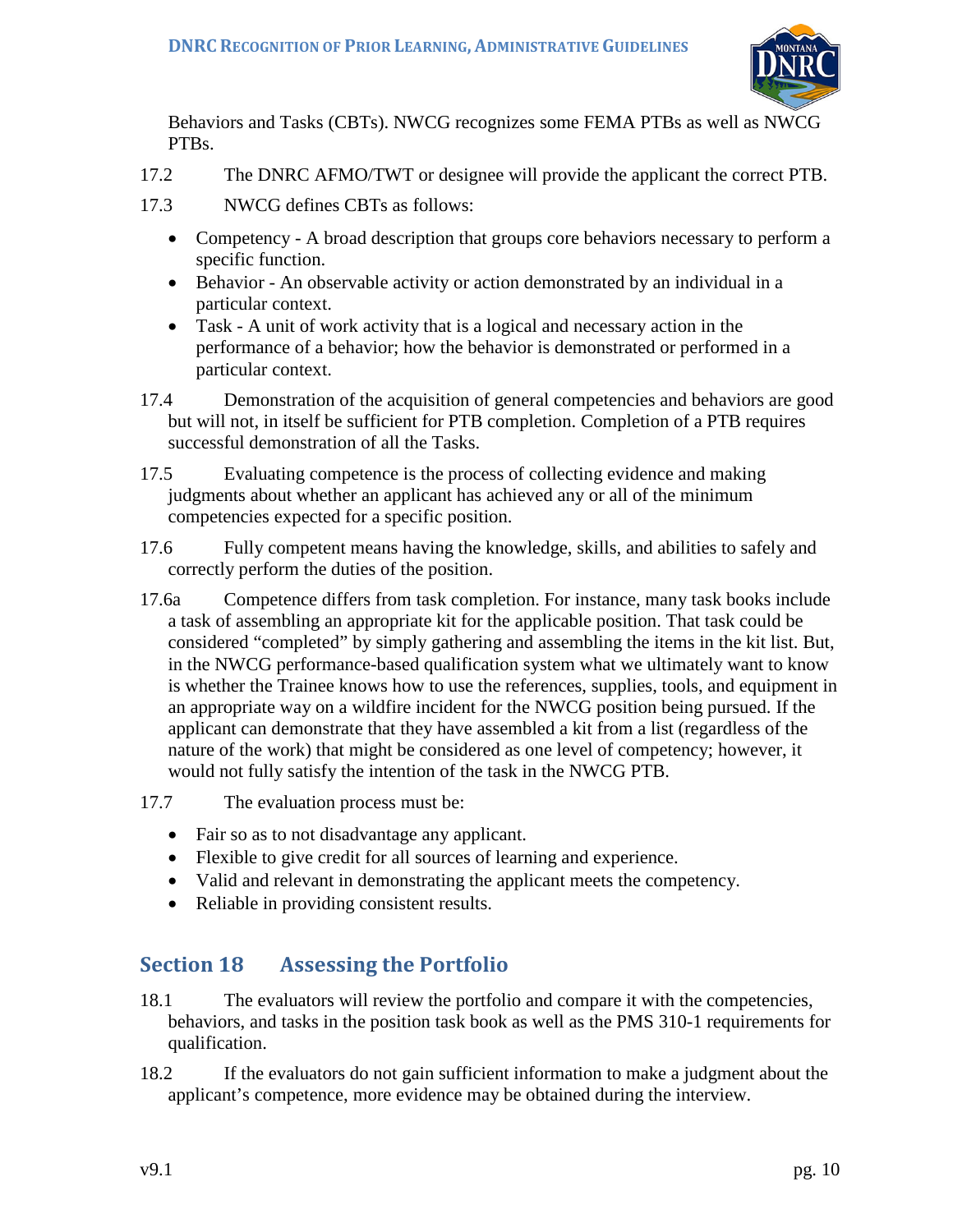

# <span id="page-14-0"></span>**Section 19 Evaluation Interview**

- 19.1 The interview may be the evaluator's most valuable tool in making a conclusion as to an applicant's competency.
- 19.2 An interview provides the evaluator an opportunity to ensure they are satisfied with the quality of the evidence provided in the portfolio.
- 19.3 The interview with the applicant will allow the evaluator to delve into the applicant's relevant knowledge, skills, and abilities.
- 19.3a The interview will be based on the individual's unique set of training, education, and experience as documented in their portfolio. Thus interview questions, and how an interview progresses, will be different for each individual.
- 19.4 Evaluators should utilize a combination of competency based evaluation methods, such as;
	- Evidence of prior learning
	- Interview questions
	- Direct observation
	- Simulations
- 19.5 Evaluators should look for consistency in multiple categories of evidence.

Note: For more information on conducting an evaluation interview, reference the **RPL Evaluator's Handbook**.

# <span id="page-14-1"></span>**Section 20 Check References**

20.1 The evaluators should be prepared to check and verify references.

# <span id="page-14-2"></span>**Section 21 Determination of Competency**

- 21.1 The evaluators will confer and compare all evidence gathered against the position task book and the 310-1 qualification requirements.
- 21.1a Competency and qualification are not the same thing. Competency correlates specifically to skills. Qualification includes skills but can also include required training, fitness requirements, and other factors.
- 21.1b RPL evaluations can determine competencies and relate those competencies to training courses, in some cases, but will not necessarily assess all the qualification requirements as listed in the 310-1. For instance, RPL Evaluation Panels will not be conducting Work Capacity Tests for positions that require them.
- 21.2 Waivable qualification requirements from the 310-1 can include some experience and training requirements.
- 21.2a Some "Required Experience" for instance, previous qualification requirements. For example, the 310-1 lists Status/Check-In Recorder as a required experience for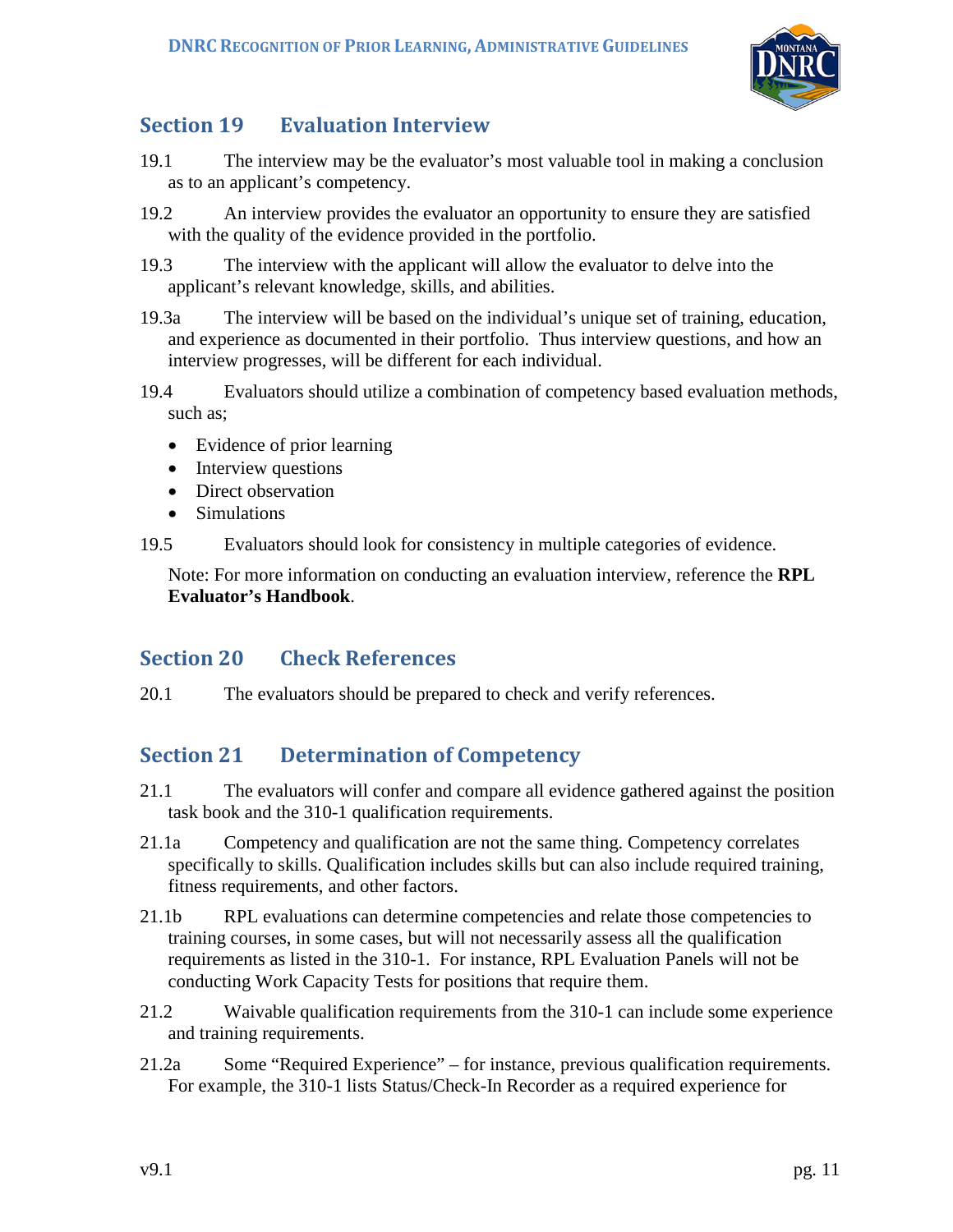

Resources Unit Leader. An RPL Evaluation Panel can recommend that this requirement be waived for an individual pursuing qualification as an RESL.

- 21.2b In most cases 310-1 required training will not be waived or customizable to the applicant's specific situation.
- 21.2c Some specific trainings that are required by the 310-1 (e.g. ICS training, IS700, and or IS800 to be "NIMS compliant", for instance) will usually not be waived; unless:
	- There is sufficient evidence that equivalent training was completed (see Training Equivalency in the 1100 manual).
	- The applicant has provided sufficient evidence that they have met the training objectives of a course through past experience.
- 21.2d In most cases DNRC will not be able to design a custom training program that would best fit the needs of the RPL applicant's Position Development Plan. In most cases it will be necessary for applicants to take whole recommended courses and not just individual units.
- 21.3 The panel has two choices, either "Competent" or "Not-Yet-Competent".
- 21.4 A panel recommendation of "Competent" must be a unanimous decision of all the Evaluation Panel members. A "Competent" determination will be the exception, not the rule.
- 21.4a If the recommendation is "Competent", it will be noted on the **RPL Evaluation Panel Recommendation** form and the panel will complete the **RPL Assessment Form**.
- 21.4b A panel member with the appropriate qualifications may complete an RPL Evaluation Record and a draft copy of the PTB with "sign off" on PTB tasks. The qualified evaluator's "sign offs" on tasks will use the designator "RPL" not an evaluation record number. The qualified evaluator will enter final sign offs in the applicant's official PTB once the RPL board has approved the Panel's recommendations.
- 21.4c A panel member with the appropriate qualifications can fill out the Final Evaluation portion of an applicable PTB at such time as the Panel's recommendation of "Competent" is approved by the Board.
- 21.5 If the recommendation is "Not-Yet-Competent", it will be noted on the **RPL Evaluation Panel Recommendation** form and the panel will complete the **Position Development Plan** section of the **RPL Assessment Form**.
- 21.5a A panel member with the appropriate qualifications may complete an RPL Evaluation Record and a draft copy of the PTB with"sign off" on PTB tasks. The qualified evaluator's "sign offs" on tasks will use the designator "RPL" not an evaluation record number. The qualified evaluator will enter final sign offs in the applicant's official PTB once the RPL board has approved the Panel's recommendations.
- 21.6 Panel members should not discuss the results of the evaluation with the applicant.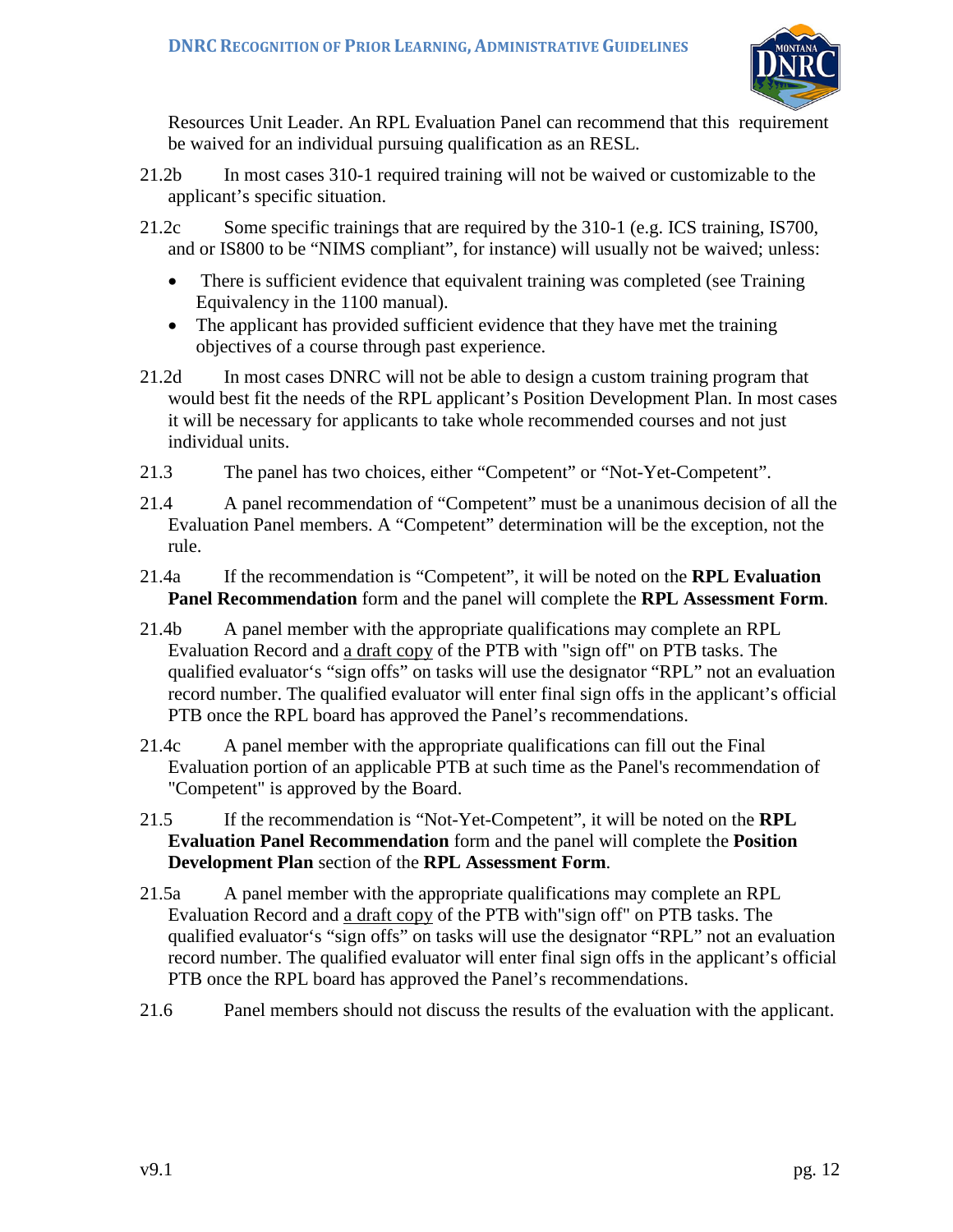

#### <span id="page-16-0"></span>**Section 22 Decision Process**

- 22.1 The RPL Board is the agent for the DNRC. For positions that the DNRC certifies, the appropriate DNRC person (see the 1100 manual) is the final authority (Certifying Official) in awarding certification.
- 22.1a For Chief-certified positions, the RPL Board passes on its recommendation to the applicant's associated chief officer.
- 22.2 The RPL Board has a responsibility to ensure that the entire evaluation process is conducted properly and fairly; and to either endorse the recommendations of the evaluation panel, make position development recommendations, or ask for further review of the applicant by the panel.
- 22.2a The RPL Board will thoroughly review the applicant's self-assessment and portfolio as well as the Evaluation Panel's Assessment Form and Position Development Plan and any other documentation supporting the Evaluation Panel's recommendation. If after a careful review there are lingering questions about an RPL assessment the Board may choose to discuss the questions with one or more Evaluation Panel members. Or the Board may deem the evaluation incomplete – turning it back to the Panel and the Applicant to either discontinue the RPL process, gather additional documentation, or do further interviewing of the applicant. In such a case one of the Board members will work with the Evaluation Panel on further assessment.
- 22.3 The RPL Board has the authority to overrule a finding by the Evaluation Panel of "Competent" in which case the Board must be unanimous; but does not have authority to overrule a finding of "Not-Yet-Competent".
- 22.4 The RPL Board will make the results of the evaluation available to the applicant, and/or supervisor as appropriate, but may not make individual Panel member comments available.

#### <span id="page-16-1"></span>**Section 23 Documentation**

- 23.1 The DNRC will use established guidelines on RPL documentation requirements.
- 23.2 The following will be documented and retained:
	- RPL Process Progress Report the applicant's progress through the RPL process including if a decision is made anywhere along the way that RPL will not be continued for the applicant. Completed by AFMO/TWT (designee)
	- Applicant's self-assessment and portfolio. Completed by Applicant.
	- RPL Assessment Report including Position Development Form and Panel Recommendation Form. Completed by Panel.
	- Draft PTB. Entries made or completed by Panel.
	- RPL Board Recommendation Form. Completed by Board.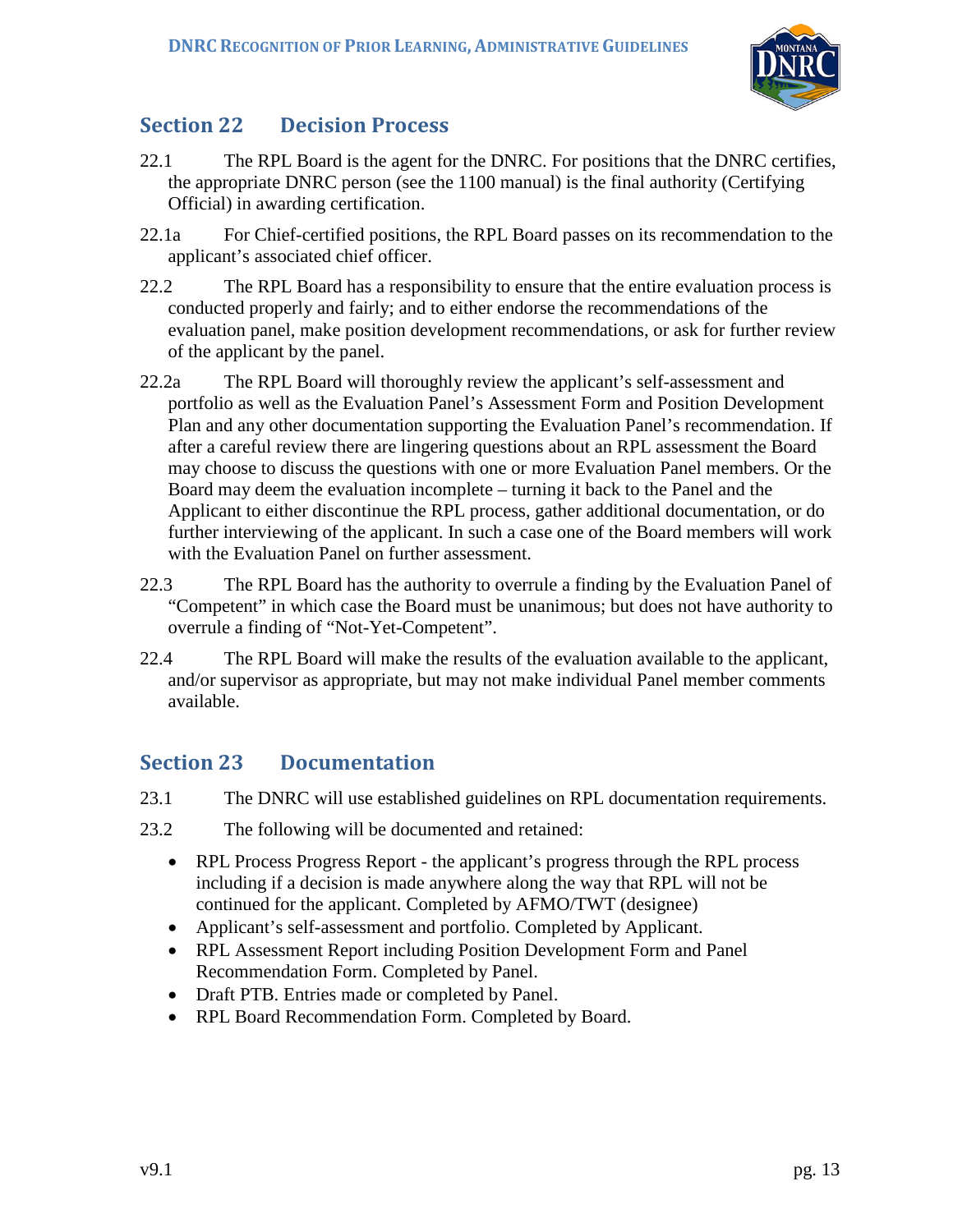

# <span id="page-17-0"></span>**Section 24 Appeal Process**

- 24.1 The applicant has a right to appeal the assessment if they believe it has not been conducted according to these **RPL Administrative Guidelines**. However, if the AFMO/TWT has determined that the RPL process is not appropriate for an applicant – that case is not appealable.
- 24.2 To appeal, a applicant shall file a written document detailing the complaint(s) to the attention of the RPL Board within thirty days of the evaluation.
- 24.3 All appeals will be evaluated by the RPL Board for merit. The RPL Board may:
	- Deny the appeal.
	- Order a new Evaluation Panel and assessment.

# <span id="page-17-1"></span>**Section 25 Qualification Process After RPL**

- 25.1 If an RPL Evaluations is approved as Competent by the RPL Board the applicant must return completed documents to the AFMO/TWT or Certifying Official for review and/or certification.
- 25.1a If an applicant is found competent through an RPL process and then certified in a position, recurrency requirements, as listed in the 310-1, will stand and must be met to retain qualification.
- 25.2 If an RPL Evaluations is approved as Not-Yet-Competent by the RPL Board the applicant must return completed documents to the AFMO/TWT or Certifying Official for review and/or certification.
- 25.2a The applicant should work with the AFMO/TWT, Quals Admin, and/or Certifying Official to plan out the recommended requirements as listed in the RPL Position Development Plan.
- 25.2b No further RPL evaluation will be conducted for the individual for the same position. Rather, certification/qualification should be given based on completion of the recommended requirements.
- 25.3 If an RPL applicant is certified immediately or eventually by completing a Position Development Plan they must meet all the PMS 310-1 Wildland Fire Qualification System Guide requirements for subsequent positions higher in the function , for a higher type, or for positions in a different function. For instance an individual qualified as:
	- A Resource Unit Leader must meet 310-1 for qualification as a Planning Section Chief 2.
	- A Planning Section Chief 3 qualified through RPL must meet the 310-1 for qualification as a Planning Section Chief 2.
	- A Resource Unit Leader may pursue Engine Boss (different function) through a separate RPL process.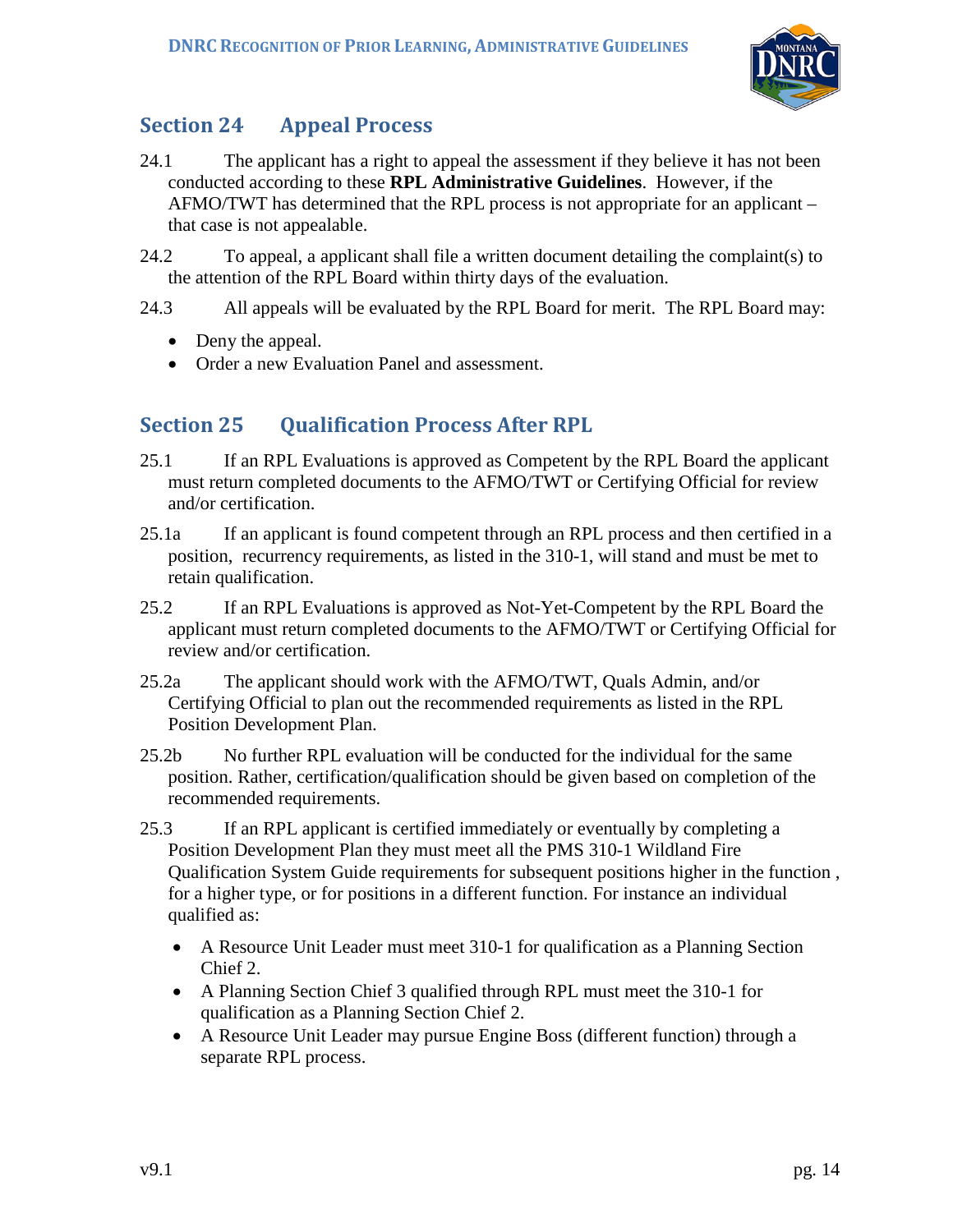

# <span id="page-18-0"></span>**Appendix A Allowable Qualification Targets for RPL Assessment**

The following NWCG qualification positions can be considered for RPL assessment.

# **Critical Positions Based On Risk**

The following 3 positions play a critical role on incidents by managing many of the risks encountered by the personnel they supervise. The consequences of poor decisions by these positions can have dire consequences. Thus, RPL assessment for the three positions listed below will always result in a finding of "Not Yet Competent". Position performance and completion of the position task book on at least one incident will always be required.

Division/Group Supervisor (DIVS) Incident Commander Type 3 (ICT3) Operations Section Chief Type 3 (OSC3)

#### **Incident Command System Positions**

Base/Camp Manager (BCMG) Claims Specialist (CLMS) Commissary Manager (CMSY) Communications Unit Leader (COML) Compensation/Claims Unit Leader (COMP) Compensation-for-Injury Specialist (INJR) Cost Unit Leader (COST) Demobilization Unit Leader (DMOB) Documentation Unit Leader (DOCL) Equipment Manager (EQPM) Equipment Time Recorder (EQTR) Facilities Unit Leader (FACL) Finance/Administration Sectin Chief Type 3 (FSC3) Food Unit Leader (FDUL) Ground Support Unit Leader (GSUL) Incident Commander Type 4 (ICT4) Incident Commander Type 5 (ICT5) Incident Communications Technician (COMT) Liaison Officer (LOFR) Logistics Section Chief Type 3 (LSC3) Medical Unit Leader (MEDL) Ordering Manager (ORDM) Personnel Time Recorder (PTRC)